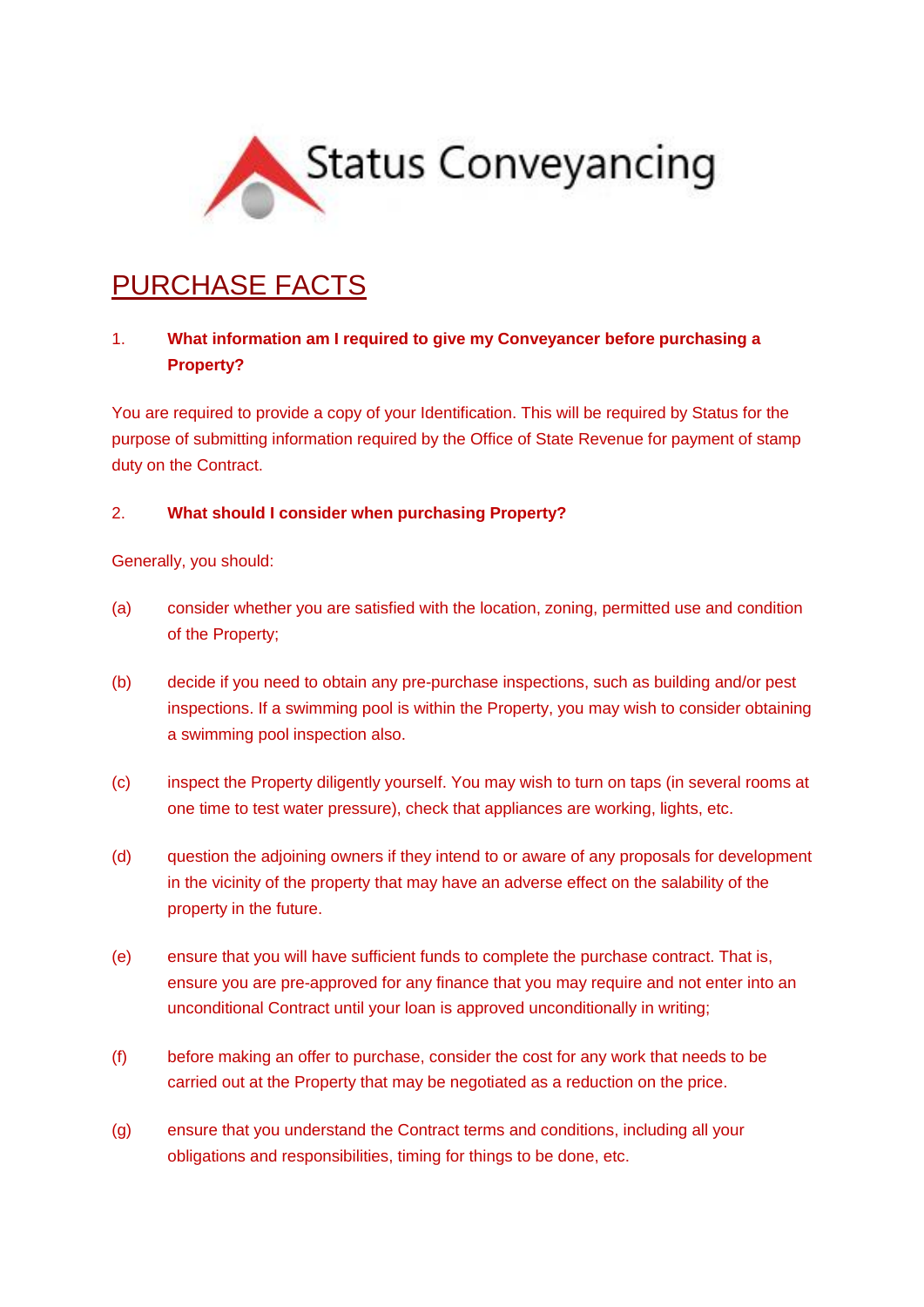Status is here for you along every step of the way and is happy to help you with any concerns or issues you may have.

### 3. **What is a cooling off period?**

Under the Conveyancing Act (NSW) 1919, a Purchaser is entitled to a minimum 5 business day cooling off period under a Contract for Sale of Land of *residential property*. The cooling off period may be extended if mutually agreed to between the parties.

During this time, the Purchaser should ensure that he/she is satisfied with the condition of the Property and has obtained unconditional written loan approval.

If a cooling off period is to apply, a selling agent will generally request the Purchaser to sign the Contract and make payment of 0.25% of the Purchase Price. The balance of the agreed deposit will become payable no later than 5:00 pm on the last day of the cooling off period.

If the Purchaser elects not to proceed with the Contract prior to the expiration of the cooling off period, then the Purchaser may rescind the Contract, however will forfeit to the Vendor the 0.25% of the Purchase Price paid.

Alternatively, a Contract may be entered into unconditionally. In this scenario, the Purchaser should not execute the Contract with the selling agent. Status, as your Conveyancer, will be required to provide a certificate stating that the terms of the Contract have been explained to the Contract, that the Purchaser has the right to a cooling off period (in the absence of the certificate), and the effect of giving the certificate is that that right is waived. It is recommended that unconditional written loan approval and all necessary inspections are carried out prior to entering into a Contract in this way. Also all terms of the Contract are to be agreed to before it is exchanged.

Purchasers' should also be aware that, if a Property is marketed for sale by Auction, the Contract shall be deemed legally binding immediately on both parties if the Contract is entered into on the date set for the Auction.

The full agreed deposit shall be required to be paid by a Purchaser upon entering into an unconditional Contract.

#### 4. **How much will I need to pay in stamp duty?**

In accordance with the *Duties Act* 1997, Stamp duty is payable on Contracts for Sale of Land by the Purchaser on or before the earlier of settlement of the Contract or within 3 calendar months from the Contract Date. However, if you are purchasing off the plan, stamp duty may be deferred for a period of up to 15 months from the Contract Date. (Note: this deferral does not apply to vacant land purchases).